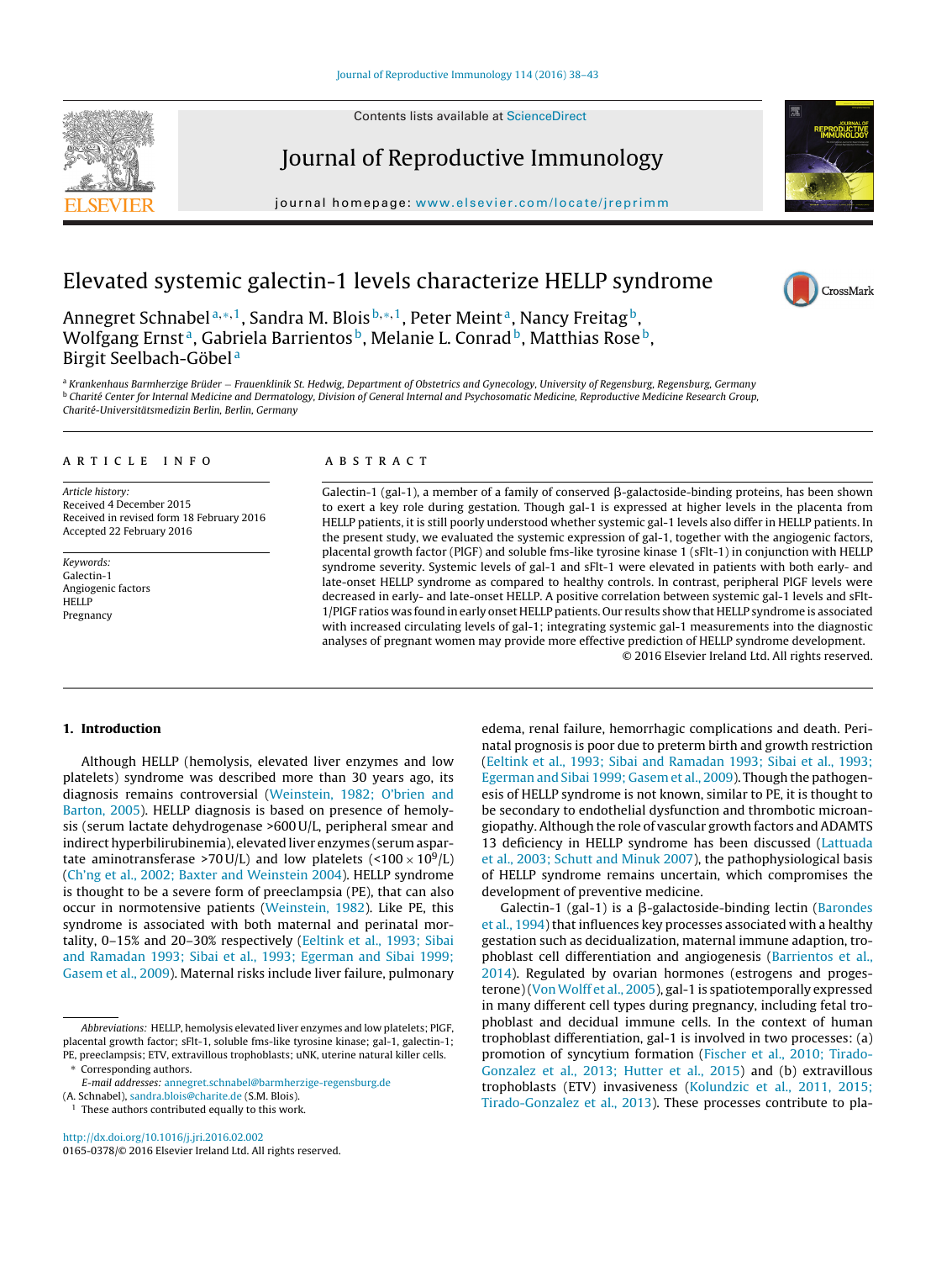#### <span id="page-1-0"></span>**Table 1**

Characteristics of the recruited participants included in this study with gestation age <34 weeks (early onset HELLP).

| Parameters                | Normal $(n=45)$      | Early onset HELLP $(n=7)$          |
|---------------------------|----------------------|------------------------------------|
| Age (years)               | $33.2 + 5.7$         | $32.7 + 4.0$                       |
| <b>GA</b>                 | $13 - 34$            | $26 - 33$                          |
| BMI (kg/m2)               | $23.9 + 4.6$         | $28.5 + 5.7$                       |
| GA at birth               | $39.7 + 2.5$         | $29.7 \pm 2.9$                     |
| Birth Weight (Percentile) | $52.8 + 27.9$        | $8.6 + 7.6$                        |
| Platelets $( \mu )$       | $187.800 \pm 60.000$ | $109.857 \pm 51.673$ <sup>**</sup> |
| AST(U/L)                  | $70.1 + 155.3$       | $269.0 + 268.2$                    |
| ALT(U/L)                  | $12.3 + 4.3$         | $306.3 \pm 213.7$                  |
| Proteinuria (mg/mmol)     | $0.54 + 0.85$        | $4.24 + 5.03$                      |
| $SBP$ (mm Hg)             | $117.5 \pm 14.6$     | $153.6 + 12.7$                     |
| $DBP$ (mm $Hg$ )          | $74.3 \pm 10.7$      | $93.1 + 14.3$                      |

Abbreviations: GA: gestational age in weeks; BMI: Body Mass Index; AST: Aspartate aminotransferase; ALT: Alanine aminotransferase; SBP: systolic blood pressure; DBP: diastolic blood pressure. Note: Exclusion criteria: pregnant women with underlying conditions such as obesity, diabetes mellitus type I or type II, cardiovascular diseases including high blood pressure, autoimmune diseases, hormonal disorders, previous history of recurrent abortions or infertility, chronic diseases, any permanent medication or a smoking habit, pathological pregnancy progression such as an isolated intrauterine growth retardation, preeclampsia, intrauterine infections, premature labor (not in relation to HELLP-Syndrome), placenta praevia, bleedings and other placental or foetal abnormalities, multiples.

denotes  $P < 0.01$  as analysed by the Mann–Whitney U Test.

cental function by promoting maternal immune adaptation during early gestation. At the maternal site, a unique uterine natural killer (uNK) cell subset that selectively expresses gal-1 characterizes a healthy decidua. This uNK derived gal-1 promotes apoptosis of decidual activated T cells, thus, preventing damage to the developing embryo [\(Koopman](#page-5-0) et [al.,](#page-5-0) [2003;](#page-5-0) [Kopcow](#page-5-0) et [al.,](#page-5-0) [2008,](#page-5-0) [2010\).](#page-5-0) Just as gal-1 is an important player in healthy pregnancy, dysregulated gal-1 expression is also described in pregnancy pathogenesis. We recently described that inhibition of gal-1-mediated angiogenesis resulted in a PE-like syndrome in mice [\(Freitag](#page-5-0) et [al.,](#page-5-0) [2013\).](#page-5-0) Furthermore, placental gal-1 expression was down-regulated in patients diagnosed with early onset PE, which is mainly a consequence of placental dysfunction ([Freitag](#page-5-0) et [al.,](#page-5-0) [2013\).](#page-5-0) In connection with HELLP, gal-1 was found to be significantly up-regulated in villous trophoblast tissue of HELLP placentas [\(Jeschke](#page-5-0) et [al.,](#page-5-0) [2007\).](#page-5-0) This knowledge invites further exploration of the potential link between gal-1 and angiogenic factors (e.g., placental growth factor (PlGF) and soluble fms-like tyrosine kinase 1 (sFlt-1)) in the pathophysiology of HELLP syndrome.

The aim of this study was to investigate how systemic gal-1 and other angiogenic factors fluctuate during the course of HELLP syndrome. We determined serum concentrations of gal-1, PlGF and sFlt-1 in both healthy and HELLP diagnosed pregnant women and examined these factors in association with disease severity.

#### **2. Materials and methods**

### 2.1. Study patients

For analyses of gal-1, sFlt-1 and PIGF levels during normal and HELLP pregnancy, blood samples were collected from healthy pregnant women ( $n = 86$ ) and pregnant women diagnosed with HELLP syndrome  $(n=21)$  in the second and third trimester of pregnancy at their planned visits at the Klinik St. Hedwig, Barmherzige Brüder, Klinik für Geburtshilfe und Frauenheilkunde der Universität Regensburg, Germany. All patients involved in this study were properly informed about the purpose of our research and gave their written consent before the sampling. The study was approved by the ethics committee of the University of Regensburg (23.02.2012). Characteristics of the recruited participants are summarized in Table 1. Diagnosis of HELLP was based on

#### **Table 2**

Characteristics of the recruited participants included in this study with gestation age >34 weeks (late onset HELLP).

| Normal $(n=41)$      | Late onset HELLP $(n=14)$ |
|----------------------|---------------------------|
| $32.1 \pm 4.7$       | $34.3 + 4.6$              |
| $34 - 42$            | $34 - 41$                 |
| $27.1 \pm 7.6$       | $26.5 \pm 5.9$            |
| $39.9 + 1.6$         | $36.5 \pm 2.4$            |
| $42.6 + 22.9$        | $15.5 \pm 15.1$           |
| $206.310 \pm 63.334$ | $130,142 \pm 65,084$      |
| $66.9 + 164.1$       | $176.2 \pm 308.9$         |
| $80.5 + 239.3$       | $140.0 \pm 200.7$         |
| $0.17 \pm 0.07$      | $4.23 \pm 5.18$           |
| $123.9 \pm 14.3$     | $147.4 \pm 14.5$          |
| $79.1 + 12.7$        | $91.3 + 12.0$             |
|                      |                           |

Abbreviations: GA: gestational age in weeks; BMI: Body Mass Index; AST: Aspartate aminotransferase; ALT: Alanine aminotransferase; SBP: systolic blood pressure; DBP: diastolic blood pressure. Note: Exclusion criteria: pregnant women with underlying conditions such as obesity, diabetes mellitus type I or type II, cardiovascular diseases including high blood pressure, autoimmune diseases, hormonal disorders, previous history of recurrent abortions or infertility, chronic diseases, any permanent medication or a smoking habit, pathological pregnancy progression such as an isolated intrauterine growth retardation, preeclampsia, intrauterine infections, premature labour (not in relation to HELLP-Syndrome), placenta praevia, bleedings and other placental or foetal abnormalities, multiples.

denotes  $P < 0.01$  as analysed by the Mann–Whitney U Test.

the criteria proposed by the German guidelines of hypertensive disorders during pregnancy [http://www.awmf.org/uploads/](http://www.awmf.org/uploads/tx_szleitlinien/015-018l_S1_Diagnostik_Therapie_hypertensiver_Schwangerschaftserkrankungen) [tx](http://www.awmf.org/uploads/tx_szleitlinien/015-018l_S1_Diagnostik_Therapie_hypertensiver_Schwangerschaftserkrankungen)\_[szleitlinien/015-018l](http://www.awmf.org/uploads/tx_szleitlinien/015-018l_S1_Diagnostik_Therapie_hypertensiver_Schwangerschaftserkrankungen)\_[S1](http://www.awmf.org/uploads/tx_szleitlinien/015-018l_S1_Diagnostik_Therapie_hypertensiver_Schwangerschaftserkrankungen)\_[Diagnostik](http://www.awmf.org/uploads/tx_szleitlinien/015-018l_S1_Diagnostik_Therapie_hypertensiver_Schwangerschaftserkrankungen)\_[Therapie](http://www.awmf.org/uploads/tx_szleitlinien/015-018l_S1_Diagnostik_Therapie_hypertensiver_Schwangerschaftserkrankungen)\_[hypertensiver](http://www.awmf.org/uploads/tx_szleitlinien/015-018l_S1_Diagnostik_Therapie_hypertensiver_Schwangerschaftserkrankungen)\_ [Schwangerschaftserkrankungen](http://www.awmf.org/uploads/tx_szleitlinien/015-018l_S1_Diagnostik_Therapie_hypertensiver_Schwangerschaftserkrankungen). The control population consisted of 86 healthy pregnant women without any maternal or fetal disorders. Groups were matched by ethnicity (self-referred). Controls and patients were not matched with regard to age, parity or gestational age, as all criteria in our study population were very similar (Tables 1 and 2). Parity never exceeded two. Patients were classified by the gestational age blood taken (>/<34 weeks of pregnancy).

Inclusion criteria for both groups were: singleton pregnancy with living fetus, and gestational age between 20 to 42 weeks. Exclusion criteria for both groups were: autoimmune diseases, preexisting diabetes, uterine malformation, pregnancy resulting from in vitro fertilization, placental abruption, infection, cancer or any other systemic disease, including pre-existing hypertension. We also excluded women with solid organ transplantation and the use of steroids, antibiotics, immunosuppressants, antihistamines or anti-inflammatory medication.

#### 2.2. Data collection

Patient's characteristics and medical history were collected by routine assessment in our clinic by a medical nurse and physician. Detailed information concerning the pregnancy and conception status was also obtained through pregnancy records (Mutterpass). Blood pressure, blood and urine samples were taken at first contact and followed as needed by clinical routine and medical course. Patients and controls were examined before labor started (including ultrasound), when they had minor contractions, immature cervical examination, no membrane breakage and no vaginal bleeding. Blood was taken after the examination. Routine measurements (such as thrombocytes, hemoglobin, coagulation parameters, liver enzymes, e.g.) were performed by the Department of Clinical Chemistry (Klinik St. Hedwig, Barmherzige Brüder, Klinik für Geburtshilfe und Frauenheilkunde der Universität Regensburg, Germany) and documented using the SAP computer system. Treatment decisions were made according to the German guidelines for hypertensive disorders during pregnancy.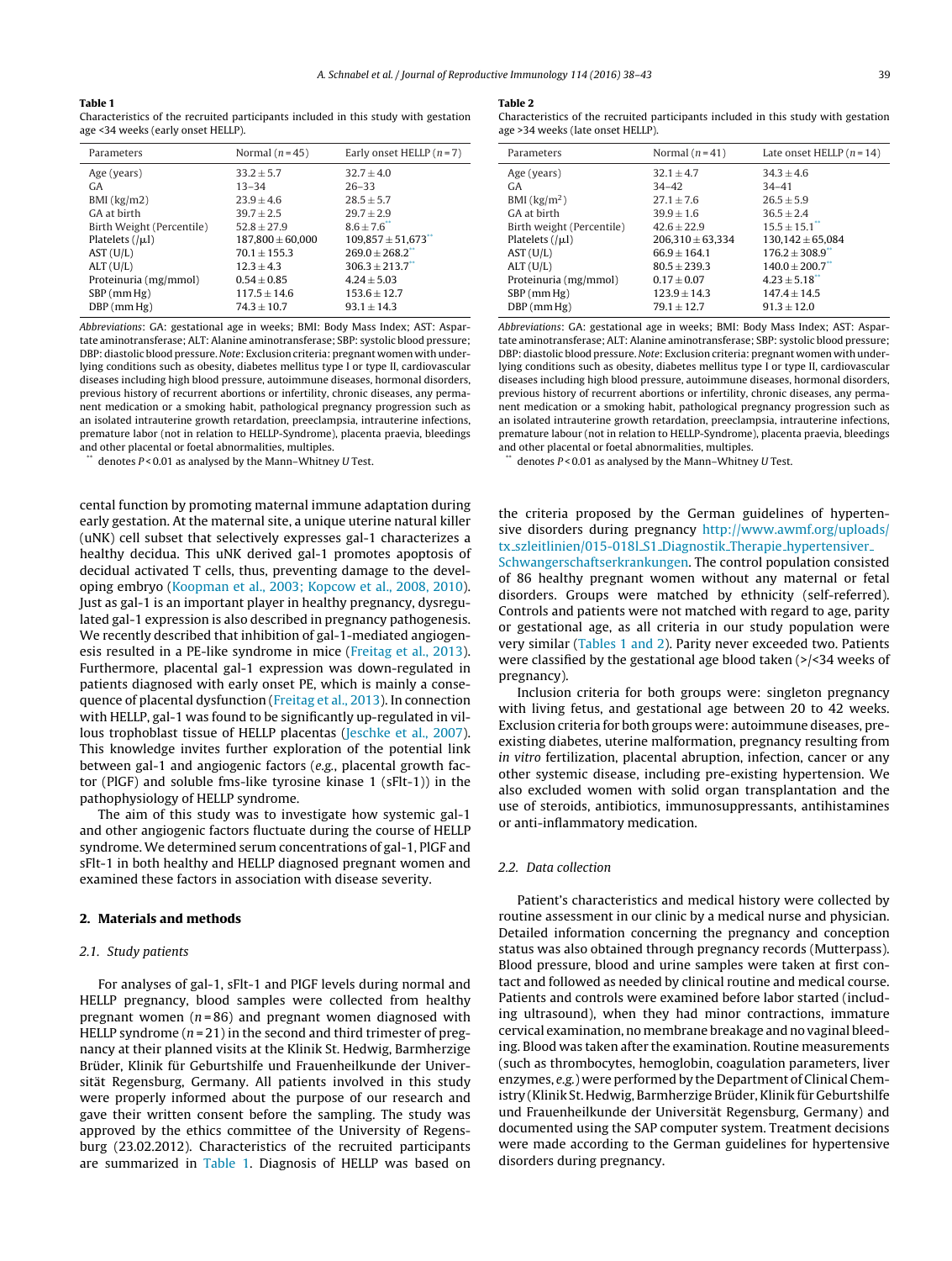## 2.3. Determination of gal-1 by ELISA

Human gal-1 levels were measured with a specific sandwich ELISA protocol, as reported previously ([Tirado-Gonzalez](#page-5-0) et [al.,](#page-5-0) [2013\).](#page-5-0) Briefly, immunolon 2 ELISA plates (Dynatech Laboratories, USA) were covered with polyclonal anti human gal-1 antibody  $(2 \mu g/ml; R&D$  Systems, USA), and washed with washing buffer (0.5% Tween-20 in PBS). Plates were blocked with 1% BSA in PBS. Individual wells were incubated with serial dilutions of gal-1 or serum samples (diluted 1/20) for 1 h at room temperature. Wells were washed and incubated with biotinylated polyclonal anti-human gal-1 antibody  $(0.25 \,\mu\text{g/ml}$  in PBS  $0.1\%$ BSA; R&D Systems, USA). Plates were washed 6 times and incubated with horseradish peroxidase (HRP)-conjugated streptavidin (Calbiochem, USA). After 8 additional washes, a colorimetric reaction was developed with 3,3,5,5 -tetramethyl benzidine (TMB) substrate (Pierce Biotechnology, USA). The reaction was stopped by adding one volume of  $4 \text{ N H}_2$ SO<sub>4</sub>. Absorbance at  $450 \text{ nm}$  was recorded.

#### 2.4. Determination of sFlt-1 and PlGF

After drawing venous blood from patients with a 7.5 ml S-Monovette® (Sarstedt, Nümbrecht, Germany), the samples were centrifuged at 2000  $\times$  g for 10 min at room temperature. Afterwards serum was transferred to cryotubes (Thermo scientific, Roskilde, Denmark) and frozen at −20 ◦C. Concentrations of soluble fms-like tyrosine kinase-1 (sFlt-1) and placental growth factor (PlGF) were determined by Elecys electrochemiluminescience sandwich ELISA. The analysis was performed by a Cobas e 411 analytical device (Roche, Mannheim, Germany). Briefly, samples were incubated with the sFlt-1- respectively PlGF- specific biotinylated monoclonal antibodies and a ruthenium-complex marked monoclonal sFlt-1- /PlGF- antibodies to form complexes. Those complexes were fixed at a solid phase (by adding streptavidin-covered microparticles). Chemiluminescence-emission was induced by adding voltage and is measured by a photomultiplier. (Roche, Mannheim, Germany).

### 2.5. Statistics

Data are expressed as mean $\pm$ SD. Non-parametric Mann–Whitney U-test were applied. All p-values are two-tailed and  $p < 0.05$  was considered significant.

## **3. Results**

## 3.1. Clinical characteristics of patient's cohort

Total of 107 individuals were included in the study, of which 21 patients had HELLP syndrome. Patients with HELLP were divided in two categories according to early- (<34 weeks, also known as severe HELLP) and late- (>34 weeks) onset HELLP. As shown in [Table](#page-1-0) 1, the average age of participants with normal gestation at delivery was 33.2 years (standard deviation = 5.7 years) and patients who developed early onset HELLP syndrome was 32.7 years (standard deviation = 4.0 years). No differences were found between both normal and early onset HELLP patients with respect to the gestation age, body mass index and gestation age at birth. As expected, early onset HELLP patients had significantly more elevated liver enzymes (such as AST and ALT) and a lower platelet count compared to controls ([Table](#page-1-0) 1). In addition, newborn birth weight was also decreased in early onset HELLP patients when compared with controls. No other biochemical parameters (such as proteinuria, systolic blood pressure; SBP and diastolic blood pressure; DBP) were significantly associated with early onset HELLP patients ([Table](#page-1-0) 1). In our late onset HELLP patients we observed increased

#### **Table 3**

Mode of Birth for patients included in this study.

| Parameters              | Normal $(n=86)$ | Early and late onset HELLP $(n=21)$ |
|-------------------------|-----------------|-------------------------------------|
| Mode of birth           |                 |                                     |
| Spontaneous birth       | 52 (60.5%)      | 3(14.3%)                            |
| Caesarean section       | 31 (36.0%)      | 18 (85.7%)                          |
| Vaginal-operative birth | 3(3.5%)         | -                                   |

Note: Numbers in total and percentage; Caesarean includes both primarily or secondary.

#### **Table 4**

Correlation analysis of serum gal-1 and platelet accounts.

| Patients                     | Spearman correlation coefficient | <i>p</i> value |
|------------------------------|----------------------------------|----------------|
| Normal $(n=45)$              | $-0.2167$                        | <b>NS</b>      |
| Early onset HELLP $(n=7)$    | $-0.5118$                        | < 0.05         |
| Normal $(n=41)$              | 0.0773                           | <b>NS</b>      |
| Early onset HELLP $(n = 14)$ | $-0.1492$                        | <b>NS</b>      |
|                              |                                  |                |

NS: not significant.

denotes ( $p$  < 0.05).

urinary protein concentrations and elevated liver enzymes (AST and ALT) and a lower birth weight compared to controls [\(Table](#page-1-0) 2). No differences were found in systolic and diastolic blood pressures between both patient groups. In this cohort, few women developed proteinuria and elevated blood pressure after being diagnosed with HELLP. No women were prediagnosed with PE [\(Tables](#page-1-0) 1 and 2). The majority of the patients included within the control group had a spontaneous vaginal delivery, whereas C-section was the predominant mode of delivery in the early and later onset HELLP patients (Table 3).

## 3.2. The anti-angiogenic milieu in early and late onset HELLP syndrome was accompanied by increased systemic gal-1

Next, we measured anti-angiogenic markers and gal-1 levels in our patients and controls. [Fig.](#page-3-0) 1 summarizes the levels of angiogenic markers in relation to the pregnancy outcome. Levels of PlGF [\(Fig.](#page-3-0) 1A) decreased whilst  $sFlt-1$  (Fig. 1B), and  $sFlt-1$ /PLGF ratio [\(Fig.](#page-3-0) 1C) significantly increased in women with early-onset HELLP syndrome (before 34 weeks of gestation). In addition, gal-1 systemic levels ([Fig.](#page-3-0) 1D) were increased in patients with early-onset HELLP compared with controls. [Fig.](#page-3-0) 1E shows a Spearman rho correlation of sFlt-1/PLGF ratio with gal-1 in normal gestation and early- onset HELLP syndrome. There was no significant correlation between the sFlt-1/PLGF ratio and gal-1 systemic levels in con-trols and early onset HELLP patients [\(Fig.](#page-3-0) 1E,  $p > 0.05$ ). However, in patients with early onset HELLP syndrome, gal-1 was found to correlate positively with the sFlt-1/PLGF ratio ([Fig.](#page-3-0) 1E, bottom panel). In addition to this finding, there was a significant negative correlation between the systemic gal-1 levels and platelet account in early onset HELLP syndrome patients (Table 4).

The angiogenic factors were also analysed in patients with late onset HELLP syndrome. [Fig.](#page-4-0) 2 shows that women who developed late onset HELLP had lower levels of PlGF ([Fig.](#page-4-0) 2A), increased sFlt-1 [\(Fig.](#page-4-0) 2B) and increased ratio of sFlt-1/PlGF [\(Fig.](#page-4-0) 2C) compared with controls. In addition, gal-1 systemic levels ([Fig.](#page-4-0) 2D) were higher in women who developed late onset HELLP syndrome compared to patients with normal pregnancy. However, there was no significant correlation between sFlt-1/PLGF ratio or platelet account (Table 4) and gal-1 systemic levels in controls and late onset HELLP patients [\(Fig.](#page-4-0) 2E).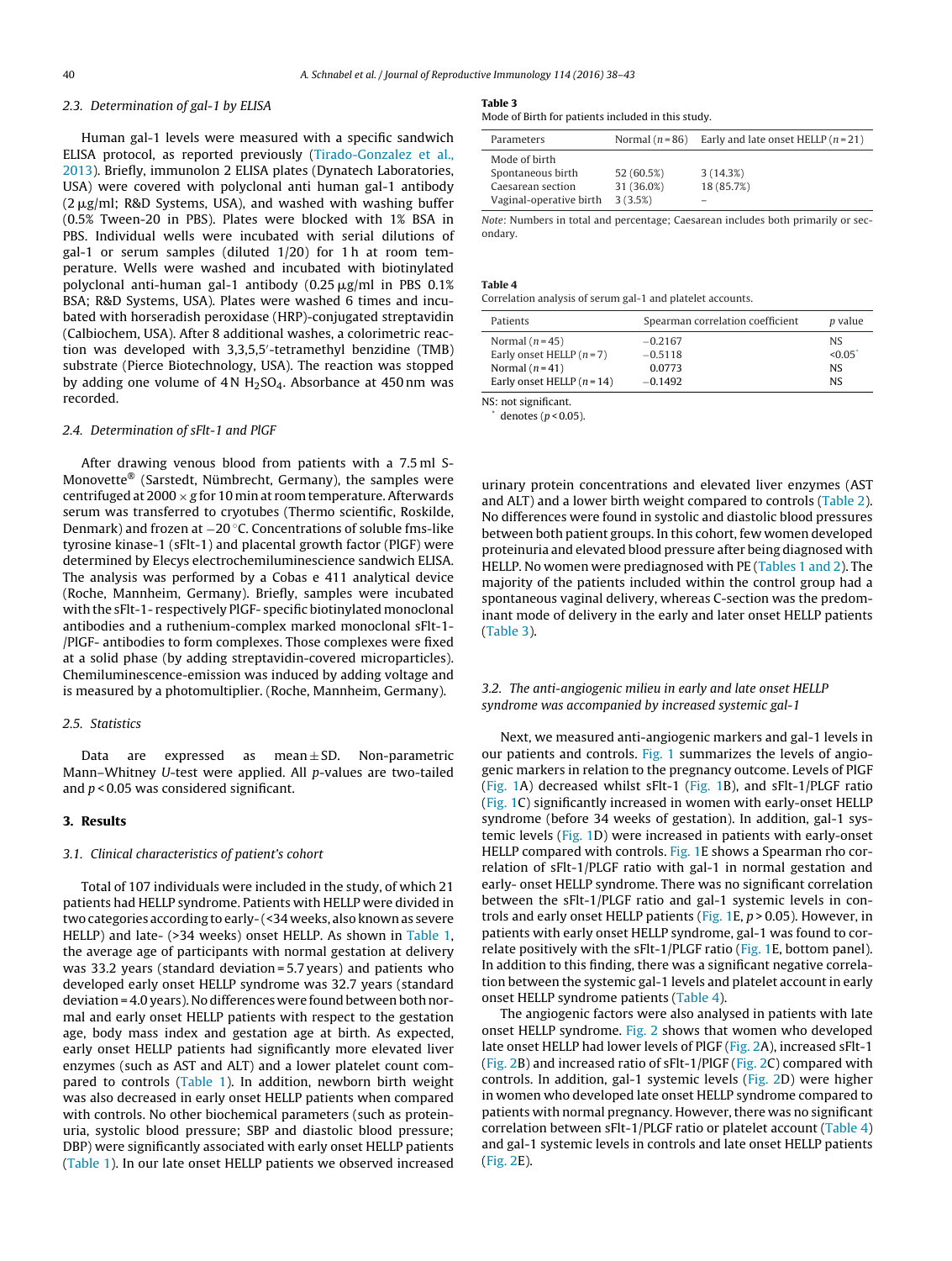<span id="page-3-0"></span>

**Fig. 1.** Serum levels of PIGF, sFlt-1 and gal-1 among normal and early onset HELLP patients. (A,B) Comparision of plasma placental growth factor (PIGF;A) and soluble fms-like tyrosin kinase 1 (sFlt-1;B) in normal pregnant women ( $n = 86$ ) with early onset HELLP women ( $n = 7$ ). (C) sFlt-1:PIGF ratio compared with women who developed early onset HELLP or normal pregnancy. (D) Systematic gal-1 levels as measured by ELISA. Gal-1 serum levels from patients with early onset HELLP pregnancy were increased compared to control normal pregnant patients. (E) Scatterplots showing distribution of individual values of soluble fms-like tyrosine kinase 1/placental growth factor (sFlt-1/PIGF) ratio and gal-1 in cases of normal (top panel) and early onset HELLP (bottom panel) patients, obtained from maternal serum before 34 weeks of gestation. (Top panel)  $r^2 = -0.0091$ ; (Bottom panel)  $r^2$  = 0.1005. Dotted curves show 95% confidence band of the best-fit line. Results are presented as mean (\*\*\* denotes p < 0.001 as analysed by the Mann-Whitney U test).

## **4. Discussion**

HELLP syndrome causes detrimental maternal and perinatal prognoses in patients, resulting in substantial costs for health services. The pathophysiology of the HELLP syndrome is currently unknown and, to date, delivery remains as one of the only methods of disease management. Therefore, early diagnosis of this disease will have maternal and perinatal benefits, and contribute to a substantial reduction in health services costs. Though there are currently no HELLP syndrome biomarkers, we were able to show a significantly increased level of systemic gal-1 during the course of HELLP, regardless of disease severity. These results suggest that the kinetics of gal-1 during HELLP is different from PE patients. In this context, we recently showed that only patients with late onset PEhad increased gal-1 systemic levels, whileno changes were observed during the course of early onset PE [\(Freitag](#page-5-0) et [al.,](#page-5-0) [2013\).](#page-5-0) Of note, we analyzed only non-laboring patients without membrane breakage and no uterine contractions that were mainly admitted for c-section delivery in both pregnancy cohorts. All patients were physically examined before blood samples were taken. Even if contractions were reported, none of these women showed cervical dilation. This implies a minimum effect of parturition on oxidative stress in our early onset HELLP patients, suggesting that the differences in gal-1 levels observed are not a consequence of the inflammatory pathway associated with preterm labor [\(Velez](#page-5-0) et [al.,](#page-5-0) [2008\).](#page-5-0) The increase in circulating gal-1 levels during the course of early onset HELLP syndrome suggests that HELLP may be incorrectly characterized as being a severe form of PE. Therefore, it is attractive to hypothesize that HELLP syndrome may share some features with PE, but constitute a separate pregnancy complication entity.

Since gal-1 promotes angiogenesis during gestation, our results also suggest that increased peripheral levels of gal-1 in HELLP patients represent an adaptation mechanism to compensate for the severe anti-angiogenic status in these patients. Increased peripheral levels of gal-1 in HELLP patients are attributed in part to the placental gal-1 overexpression [\(Jeschke](#page-5-0) et [al.,](#page-5-0) [2007\).](#page-5-0) The variety of pro-angiogenic effects currently ascribed for gal-1, particularly its interactions with the VEGF signaling pathway, acts in support of this notion ([Blois](#page-4-0) et [al.,](#page-4-0) [2015\).](#page-4-0) During pregnancy, angiogenic responses associated with implantation, decidualization and placental development are triggered by binding of VEGF to VEGFR2 on endothelial cells ([Halder](#page-5-0) et [al.,](#page-5-0) [2000;](#page-5-0) [Douglas](#page-5-0) et [al.,](#page-5-0) [2009\).](#page-5-0) Gal-1 has been found to further enhance endothelial cell migration and adhesion by stabilizing this interaction through binding the VEGF co-receptor NRP-1 [\(Hsieh](#page-5-0) et [al.,](#page-5-0) [2008;](#page-5-0) [Douglas](#page-5-0) et [al.,](#page-5-0) [2009;](#page-5-0) [Freitag](#page-5-0) et [al.,](#page-5-0) [2013\).](#page-5-0) In this context, it is feasible that the potent antiangiogenic milieu typical of HELLP (i.e., decreased cytotrophoblast VEGF expression, increased sFlt-1 secretion in the maternal circulation and reduced placental p38α MAPK signaling; (Zhou et [al.,](#page-5-0) [2002;](#page-5-0) [Corradetti](#page-5-0) et [al.,](#page-5-0) [2010\)](#page-5-0) leads to systemic and local up-regulation of gal-1 as a compensatory response to cope with defective angiogenesis.

On the other hand, recent research on the role of gal-1 in platelet biology suggests that dysregulation of this lectin could also underlie the thrombocytopenic status and thus directly influence the triad signs of HELLP syndrome [\(Haram](#page-5-0) et [al.,](#page-5-0) [2009\).](#page-5-0) Decreased platelet count, is mandatory for HELLP diagnosis. Platelet activation, and subsequent adhesion to damaged vascular endothelial cells and aggregation, results in increased platelet turnover with a shorter lifespan ([Redman](#page-5-0) et [al.,](#page-5-0) [1978;](#page-5-0) [Stubbs](#page-5-0) et al., [1986\).](#page-5-0) In this regard, gal-1 has been shown to trigger diverse platelet activation responses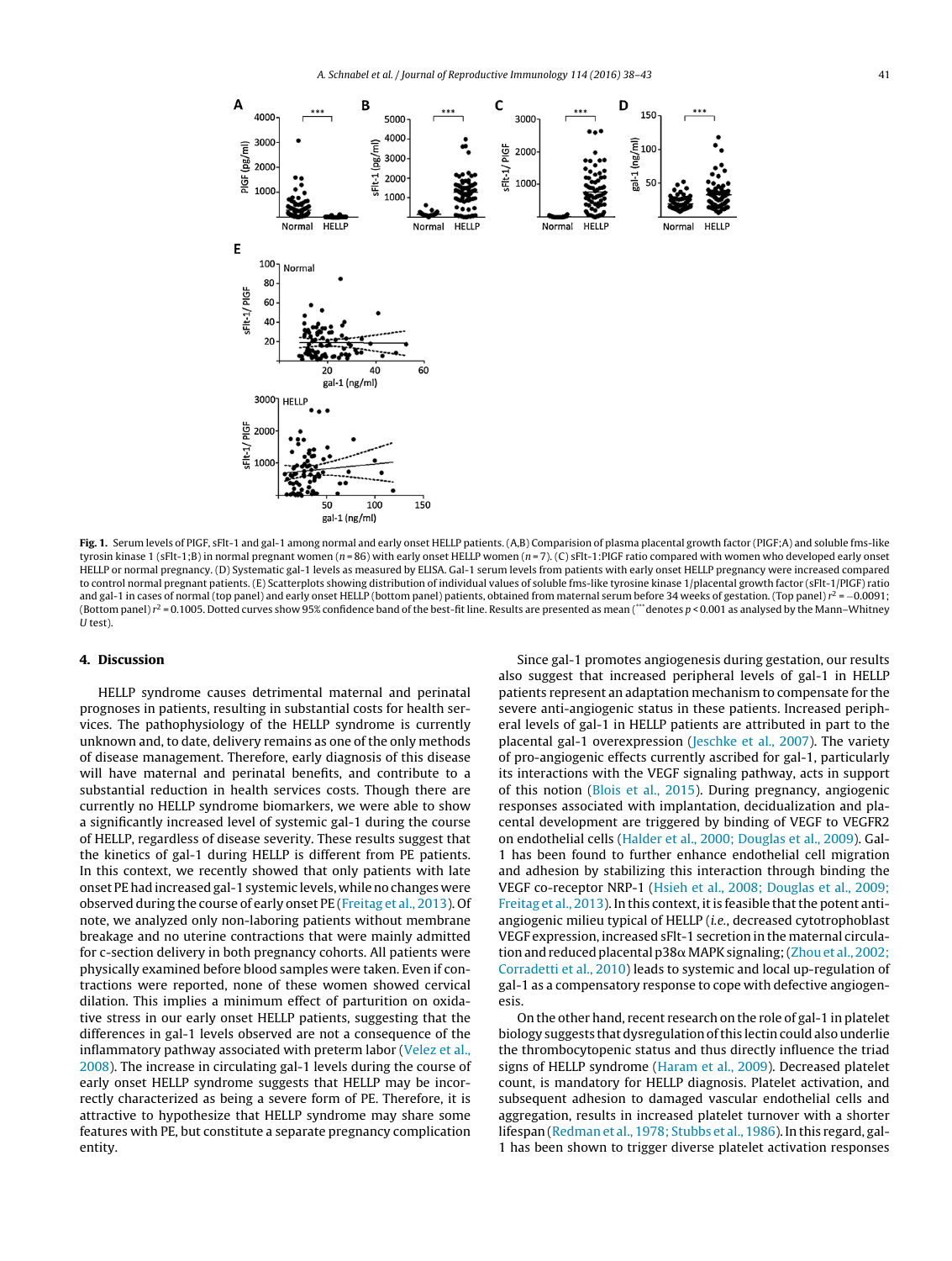<span id="page-4-0"></span>

**Fig. 2.** Serum levels of PIGF, sFlt-1 and gal-1 among normal and late onset HELLP patients. (A,B) Comparision of plasma placental growth factor (PIGF;A) and soluble fms-like tyrosin kinase 1(sFlt-1;B) in normal pregnant women and patients with late onset HELLP. (C) sFlt-1:PIGF ratio compared normal patients with women who developed late onset HELLP. (D) Systematic gal-1 levels as measured by ELISA. Gal-1 serum levels from patients with late onset HELLP pregnancy were increased compared to control normal pregnant patients. (E) Scatterplots showing distribution of individual values of soluble fms-like tyrosine kinase 1/placental growth factor (sFlt-1/PIGF) ratio and gal-1 in cases of normal (top panel) and late onset HELLP (bottom panel) patients, obtained from maternal serum after 34 weeks of gestation. (Top panel)  $r^2 = 0.09225$ ; (Bottom panel)  $r^2$  = 0.09719. Dotted curves show 95% confidence band of the best-fit line. Results are presented as mean(\* and \*\*\* denote p < 0.05 and p < 0.001 respectively as analysed by the Mann–Whitney U test).

including F-actin polymerization, increased P-selectin expression, exposure of fibrinogen binding sites and promotion of homotypic and heterotypic aggregation; induced upon binding of the lectin to the αIIbβ3 integrin receptor [\(Pacienza](#page-5-0) et [al.,](#page-5-0) [2008;](#page-5-0) [Romaniuk](#page-5-0) et [al.,](#page-5-0) [2012\).](#page-5-0) Moreover, human platelets themselves are a source of gal-1 expression, which was shown to contribute to agonistinduced activation responses [\(Pacienza](#page-5-0) et [al.,](#page-5-0) [2008\).](#page-5-0) Interestingly, these authors observed that direct platelet aggregation was dependent on relatively high gal-1 concentrations, similar to those that may occur at sites of tumor growth and inflammation. It is thus possible that in the context of HELLP, increased concentrations of gal-1 released to the maternal circulation may directly influence platelet activation responses and contribute to the overt clinical manifestation of the syndrome. Indeed, our results showed that patients with early onset HELLP have a significant negative correlation between systemic gal-1 levels and platelet count.

Finally, our study highlights a potential physiopathological link between elevated systemic concentrations of gal-1 and HELLP syndrome. Several studies have already discussed the uses and limitations of sFlt-1/PlGF ratio measurement in complicated pregnancies, highlighting the notion ratios prove particularly useful in patients with the most severe disease progression (i.e., early onset PE and HELLP) [\(Schaarschmidt](#page-5-0) et [al.,](#page-5-0) [2013;](#page-5-0) [Herraiz](#page-5-0) et [al.,](#page-5-0) [2014;](#page-5-0) [Andersen](#page-5-0) et [al.,](#page-5-0) [2015\).](#page-5-0) By showing a positive correlation between systemic gal-1 levels and sFlt-1/PlGF ratios in early onset HELLP patients, our results invite further exploration of the potential combined use of both markers to improve diagnosis and discrimination between clinical entities. Whether dysregulation of gal-1 in the context of HELLP is consequence of the poor angiogenic status or a causative for the overt clinical manifestations requires further investigation. Dissecting the implications of gal-1 mediated

pathways during pregnancy will certainly contribute to a better understanding of these complex diseases and improve our chances for successful diagnosis and intervention.

## **Acknowledgments**

This work was supported by Deutsche Forschungsgemeinschaft (DFG) BL1115/2-1 and Fritz Thyssen Stiftung (Az. 10.10.2.125) grants to S.M.B. We thank Dr. Irene Tirado-Gonzalez, Petra Moschansky and Petra Buße (Blois's laboratory) for their excellent technical assistance in generating this work.

### **References**

- Andersen, L.B., et al., 2015. [Diagnosis](http://refhub.elsevier.com/S0165-0378(15)30073-5/sbref0005) [of](http://refhub.elsevier.com/S0165-0378(15)30073-5/sbref0005) [preeclampsia](http://refhub.elsevier.com/S0165-0378(15)30073-5/sbref0005) [with](http://refhub.elsevier.com/S0165-0378(15)30073-5/sbref0005) [soluble](http://refhub.elsevier.com/S0165-0378(15)30073-5/sbref0005) [fms-like](http://refhub.elsevier.com/S0165-0378(15)30073-5/sbref0005) [tyrosine](http://refhub.elsevier.com/S0165-0378(15)30073-5/sbref0005) [kinase](http://refhub.elsevier.com/S0165-0378(15)30073-5/sbref0005) [1/placental](http://refhub.elsevier.com/S0165-0378(15)30073-5/sbref0005) [growth](http://refhub.elsevier.com/S0165-0378(15)30073-5/sbref0005) [factor](http://refhub.elsevier.com/S0165-0378(15)30073-5/sbref0005) [ratio:](http://refhub.elsevier.com/S0165-0378(15)30073-5/sbref0005) [an](http://refhub.elsevier.com/S0165-0378(15)30073-5/sbref0005) [inter-assay](http://refhub.elsevier.com/S0165-0378(15)30073-5/sbref0005) [comparison.](http://refhub.elsevier.com/S0165-0378(15)30073-5/sbref0005) [J.](http://refhub.elsevier.com/S0165-0378(15)30073-5/sbref0005) [Am.](http://refhub.elsevier.com/S0165-0378(15)30073-5/sbref0005) [Soc.](http://refhub.elsevier.com/S0165-0378(15)30073-5/sbref0005) [Hypertens.](http://refhub.elsevier.com/S0165-0378(15)30073-5/sbref0005) [9,](http://refhub.elsevier.com/S0165-0378(15)30073-5/sbref0005) [86–96.](http://refhub.elsevier.com/S0165-0378(15)30073-5/sbref0005)
- Barondes, S.H., et al., 1994. [Galectins.](http://refhub.elsevier.com/S0165-0378(15)30073-5/sbref0010) [Structure](http://refhub.elsevier.com/S0165-0378(15)30073-5/sbref0010) [and](http://refhub.elsevier.com/S0165-0378(15)30073-5/sbref0010) [function](http://refhub.elsevier.com/S0165-0378(15)30073-5/sbref0010) [of](http://refhub.elsevier.com/S0165-0378(15)30073-5/sbref0010) [a](http://refhub.elsevier.com/S0165-0378(15)30073-5/sbref0010) [large](http://refhub.elsevier.com/S0165-0378(15)30073-5/sbref0010) [family](http://refhub.elsevier.com/S0165-0378(15)30073-5/sbref0010) [of](http://refhub.elsevier.com/S0165-0378(15)30073-5/sbref0010) [animal](http://refhub.elsevier.com/S0165-0378(15)30073-5/sbref0010) [lectins.](http://refhub.elsevier.com/S0165-0378(15)30073-5/sbref0010) [J.](http://refhub.elsevier.com/S0165-0378(15)30073-5/sbref0010) [Biol.](http://refhub.elsevier.com/S0165-0378(15)30073-5/sbref0010) [Chem.](http://refhub.elsevier.com/S0165-0378(15)30073-5/sbref0010) [269,](http://refhub.elsevier.com/S0165-0378(15)30073-5/sbref0010) [20807–20810.](http://refhub.elsevier.com/S0165-0378(15)30073-5/sbref0010)
- Barrientos, G., et al., 2014. [Involvement](http://refhub.elsevier.com/S0165-0378(15)30073-5/sbref0015) [of](http://refhub.elsevier.com/S0165-0378(15)30073-5/sbref0015) [galectin-1](http://refhub.elsevier.com/S0165-0378(15)30073-5/sbref0015) [in](http://refhub.elsevier.com/S0165-0378(15)30073-5/sbref0015) [reproduction:](http://refhub.elsevier.com/S0165-0378(15)30073-5/sbref0015) [past,](http://refhub.elsevier.com/S0165-0378(15)30073-5/sbref0015) [present](http://refhub.elsevier.com/S0165-0378(15)30073-5/sbref0015) [and](http://refhub.elsevier.com/S0165-0378(15)30073-5/sbref0015) [future.](http://refhub.elsevier.com/S0165-0378(15)30073-5/sbref0015) [Hum.](http://refhub.elsevier.com/S0165-0378(15)30073-5/sbref0015) [Reprod.](http://refhub.elsevier.com/S0165-0378(15)30073-5/sbref0015) [Update](http://refhub.elsevier.com/S0165-0378(15)30073-5/sbref0015) [20,](http://refhub.elsevier.com/S0165-0378(15)30073-5/sbref0015) [175–193.](http://refhub.elsevier.com/S0165-0378(15)30073-5/sbref0015)
- Baxter, J.K., Weinstein, L., 2004. [Hellp](http://refhub.elsevier.com/S0165-0378(15)30073-5/sbref0020) [syndrome:](http://refhub.elsevier.com/S0165-0378(15)30073-5/sbref0020) [the](http://refhub.elsevier.com/S0165-0378(15)30073-5/sbref0020) [state](http://refhub.elsevier.com/S0165-0378(15)30073-5/sbref0020) [of](http://refhub.elsevier.com/S0165-0378(15)30073-5/sbref0020) [the](http://refhub.elsevier.com/S0165-0378(15)30073-5/sbref0020) [art.](http://refhub.elsevier.com/S0165-0378(15)30073-5/sbref0020) [Obstet.](http://refhub.elsevier.com/S0165-0378(15)30073-5/sbref0020) [Gynecol.](http://refhub.elsevier.com/S0165-0378(15)30073-5/sbref0020) [Surv.](http://refhub.elsevier.com/S0165-0378(15)30073-5/sbref0020) [59,](http://refhub.elsevier.com/S0165-0378(15)30073-5/sbref0020) [838–845.](http://refhub.elsevier.com/S0165-0378(15)30073-5/sbref0020)
- Blois, S.M., et al., 2015. [Galectins](http://refhub.elsevier.com/S0165-0378(15)30073-5/sbref0025) [in](http://refhub.elsevier.com/S0165-0378(15)30073-5/sbref0025) [angiogenesis:](http://refhub.elsevier.com/S0165-0378(15)30073-5/sbref0025) [consequences](http://refhub.elsevier.com/S0165-0378(15)30073-5/sbref0025) [for](http://refhub.elsevier.com/S0165-0378(15)30073-5/sbref0025) [gestation.](http://refhub.elsevier.com/S0165-0378(15)30073-5/sbref0025) [J.](http://refhub.elsevier.com/S0165-0378(15)30073-5/sbref0025) [Reprod.](http://refhub.elsevier.com/S0165-0378(15)30073-5/sbref0025) [Immunol.](http://refhub.elsevier.com/S0165-0378(15)30073-5/sbref0025) [108,](http://refhub.elsevier.com/S0165-0378(15)30073-5/sbref0025) [33–41.](http://refhub.elsevier.com/S0165-0378(15)30073-5/sbref0025)
- Ch'ng, C.L., et al., 2002. [Prospective](http://refhub.elsevier.com/S0165-0378(15)30073-5/sbref0030) [study](http://refhub.elsevier.com/S0165-0378(15)30073-5/sbref0030) [of](http://refhub.elsevier.com/S0165-0378(15)30073-5/sbref0030) [liver](http://refhub.elsevier.com/S0165-0378(15)30073-5/sbref0030) [dysfunction](http://refhub.elsevier.com/S0165-0378(15)30073-5/sbref0030) [in](http://refhub.elsevier.com/S0165-0378(15)30073-5/sbref0030) [pregnancy](http://refhub.elsevier.com/S0165-0378(15)30073-5/sbref0030) [in](http://refhub.elsevier.com/S0165-0378(15)30073-5/sbref0030) [southwest](http://refhub.elsevier.com/S0165-0378(15)30073-5/sbref0030) [wales.](http://refhub.elsevier.com/S0165-0378(15)30073-5/sbref0030) [Gut.](http://refhub.elsevier.com/S0165-0378(15)30073-5/sbref0030) [51,](http://refhub.elsevier.com/S0165-0378(15)30073-5/sbref0030) [876](http://refhub.elsevier.com/S0165-0378(15)30073-5/sbref0030)–[880.](http://refhub.elsevier.com/S0165-0378(15)30073-5/sbref0030)
- Corradetti, A., et al., 2010. [The](http://refhub.elsevier.com/S0165-0378(15)30073-5/sbref0035) [role](http://refhub.elsevier.com/S0165-0378(15)30073-5/sbref0035) [of](http://refhub.elsevier.com/S0165-0378(15)30073-5/sbref0035) [p38alpha](http://refhub.elsevier.com/S0165-0378(15)30073-5/sbref0035) [mitogen-activated](http://refhub.elsevier.com/S0165-0378(15)30073-5/sbref0035) [protein](http://refhub.elsevier.com/S0165-0378(15)30073-5/sbref0035) [kinase](http://refhub.elsevier.com/S0165-0378(15)30073-5/sbref0035) [gene](http://refhub.elsevier.com/S0165-0378(15)30073-5/sbref0035) [in](http://refhub.elsevier.com/S0165-0378(15)30073-5/sbref0035) [the](http://refhub.elsevier.com/S0165-0378(15)30073-5/sbref0035) [hellp](http://refhub.elsevier.com/S0165-0378(15)30073-5/sbref0035) [syndrome.](http://refhub.elsevier.com/S0165-0378(15)30073-5/sbref0035) [Cell](http://refhub.elsevier.com/S0165-0378(15)30073-5/sbref0035) [Stress](http://refhub.elsevier.com/S0165-0378(15)30073-5/sbref0035) [Chaperones.](http://refhub.elsevier.com/S0165-0378(15)30073-5/sbref0035) [15,](http://refhub.elsevier.com/S0165-0378(15)30073-5/sbref0035) [95](http://refhub.elsevier.com/S0165-0378(15)30073-5/sbref0035)–[100.](http://refhub.elsevier.com/S0165-0378(15)30073-5/sbref0035)
- Douglas, N.C., et al., 2009. [Vascular](http://refhub.elsevier.com/S0165-0378(15)30073-5/sbref0040) [endothelial](http://refhub.elsevier.com/S0165-0378(15)30073-5/sbref0040) [growth](http://refhub.elsevier.com/S0165-0378(15)30073-5/sbref0040) [factor](http://refhub.elsevier.com/S0165-0378(15)30073-5/sbref0040) [receptor](http://refhub.elsevier.com/S0165-0378(15)30073-5/sbref0040) [2](http://refhub.elsevier.com/S0165-0378(15)30073-5/sbref0040) [\(vegfr-2\)](http://refhub.elsevier.com/S0165-0378(15)30073-5/sbref0040) [functions](http://refhub.elsevier.com/S0165-0378(15)30073-5/sbref0040) [to](http://refhub.elsevier.com/S0165-0378(15)30073-5/sbref0040) [promote](http://refhub.elsevier.com/S0165-0378(15)30073-5/sbref0040) [uterine](http://refhub.elsevier.com/S0165-0378(15)30073-5/sbref0040) [decidual](http://refhub.elsevier.com/S0165-0378(15)30073-5/sbref0040) [angiogenesis](http://refhub.elsevier.com/S0165-0378(15)30073-5/sbref0040) [during](http://refhub.elsevier.com/S0165-0378(15)30073-5/sbref0040) [early](http://refhub.elsevier.com/S0165-0378(15)30073-5/sbref0040) [pregnancy](http://refhub.elsevier.com/S0165-0378(15)30073-5/sbref0040) [in](http://refhub.elsevier.com/S0165-0378(15)30073-5/sbref0040) [the](http://refhub.elsevier.com/S0165-0378(15)30073-5/sbref0040) [mouse.](http://refhub.elsevier.com/S0165-0378(15)30073-5/sbref0040) [Endocrinology](http://refhub.elsevier.com/S0165-0378(15)30073-5/sbref0040) [150,](http://refhub.elsevier.com/S0165-0378(15)30073-5/sbref0040) [3845–3854.](http://refhub.elsevier.com/S0165-0378(15)30073-5/sbref0040)
- Eeltink, C.M., et al., 1993. [Maternal](http://refhub.elsevier.com/S0165-0378(15)30073-5/sbref0045) [haemolysis,](http://refhub.elsevier.com/S0165-0378(15)30073-5/sbref0045) [elevated](http://refhub.elsevier.com/S0165-0378(15)30073-5/sbref0045) [liver](http://refhub.elsevier.com/S0165-0378(15)30073-5/sbref0045) [enzymes](http://refhub.elsevier.com/S0165-0378(15)30073-5/sbref0045) [and](http://refhub.elsevier.com/S0165-0378(15)30073-5/sbref0045) [low](http://refhub.elsevier.com/S0165-0378(15)30073-5/sbref0045) [platelets](http://refhub.elsevier.com/S0165-0378(15)30073-5/sbref0045) [syndrome:](http://refhub.elsevier.com/S0165-0378(15)30073-5/sbref0045) [specific](http://refhub.elsevier.com/S0165-0378(15)30073-5/sbref0045) [problems](http://refhub.elsevier.com/S0165-0378(15)30073-5/sbref0045) [in](http://refhub.elsevier.com/S0165-0378(15)30073-5/sbref0045) [the](http://refhub.elsevier.com/S0165-0378(15)30073-5/sbref0045) [newborn.](http://refhub.elsevier.com/S0165-0378(15)30073-5/sbref0045) [Eur.](http://refhub.elsevier.com/S0165-0378(15)30073-5/sbref0045) [J.](http://refhub.elsevier.com/S0165-0378(15)30073-5/sbref0045) [Pediatr.](http://refhub.elsevier.com/S0165-0378(15)30073-5/sbref0045) [152,](http://refhub.elsevier.com/S0165-0378(15)30073-5/sbref0045) [160–163.](http://refhub.elsevier.com/S0165-0378(15)30073-5/sbref0045)
- Egerman, R.S., Sibai, B.M., 1999. [Hellp](http://refhub.elsevier.com/S0165-0378(15)30073-5/sbref0050) [syndrome.](http://refhub.elsevier.com/S0165-0378(15)30073-5/sbref0050) [Clin.](http://refhub.elsevier.com/S0165-0378(15)30073-5/sbref0050) [Obstet.](http://refhub.elsevier.com/S0165-0378(15)30073-5/sbref0050) [Gynecol.](http://refhub.elsevier.com/S0165-0378(15)30073-5/sbref0050) [42,](http://refhub.elsevier.com/S0165-0378(15)30073-5/sbref0050) [381](http://refhub.elsevier.com/S0165-0378(15)30073-5/sbref0050)–[389.](http://refhub.elsevier.com/S0165-0378(15)30073-5/sbref0050)